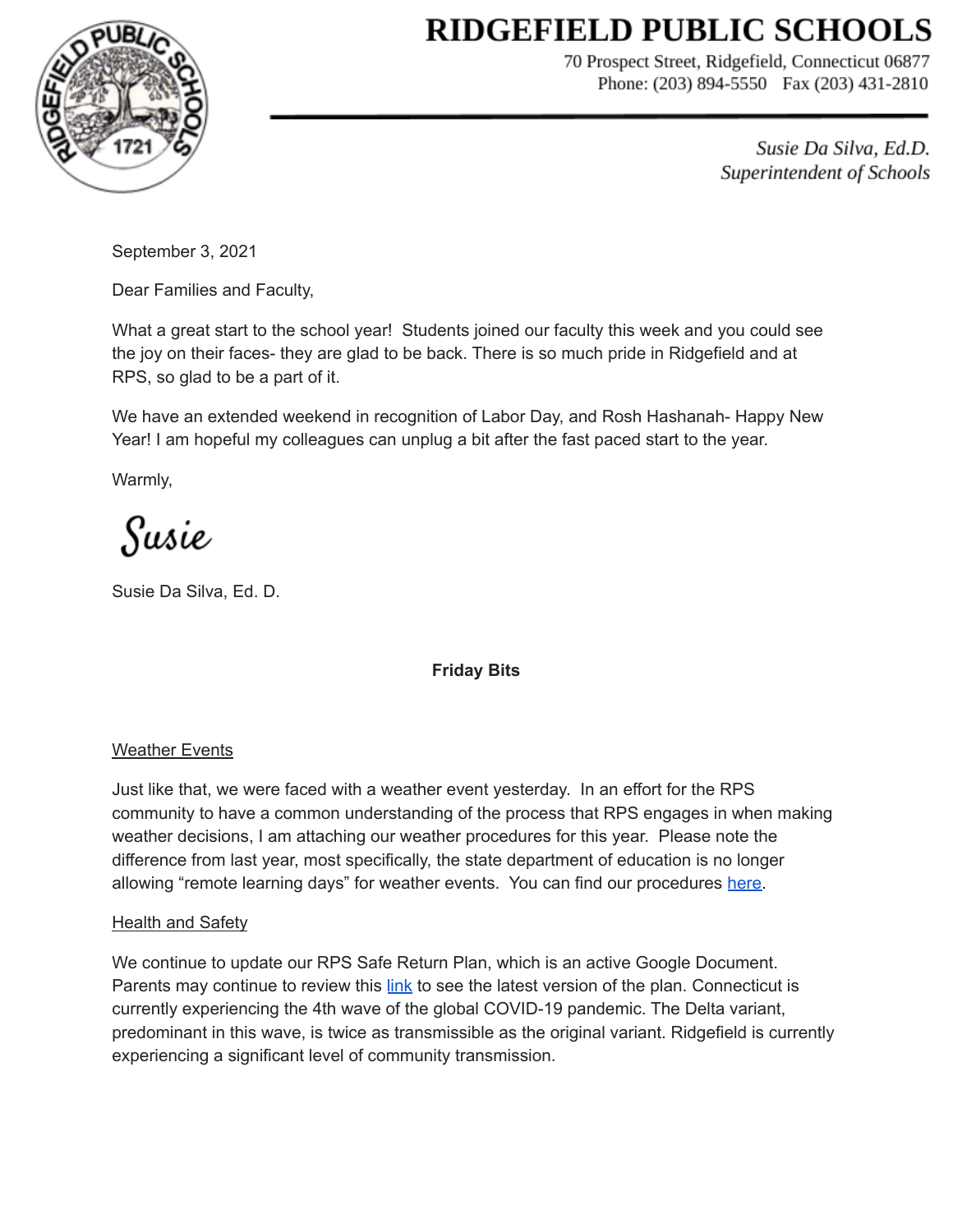We are awaiting direction from CSDE on our lab partner who will be assisting us with weekly COVID-19 screenings that will be available to students in grades K-6. We will keep families updated, as all families will need to provide permission for their child.

We are following CT DPH and CDC quarantine guidelines when there is an exposure to COVID-19 at school, on a bus, or at an RPS sponsored event. Close contacts will be determined by who was within 3 feet for 15 minutes while seated and masked in the classroom, or 6 feet for 15 minutes outside of the classroom setting. In most cases, full elementary classrooms will be quarantined. This practice will be reviewed later in the fall after we have more data about the spread of the delta variant in classrooms of unvaccinated children.

Contact tracing on the bus will be done by reviewing security tapes at the elementary level and student interviews and/or tapes at the secondary level. We are thankful for your patience as reviewing the tapes is a manual process and takes a considerable amount of time. Please note that this is a correction from our last BOE meeting - we *will* be contact tracing on our buses.

Fully vaccinated individuals who are exposed to COVID-19 do not need to quarantine unless they have a symptom. They should wear a mask in all circumstances including at home until they receive a negative PCR test on day 3-5 after exposure. Per the DPH and CDC They may continue to come to school and participate in athletics and should continue to monitor symptoms for 14 days.

Unvaccinated individuals who have been exposed are required to quarantine at home. They can get tested on day 5 after exposure and return on day 8 if they remain free of symptoms. They should continue to monitor for symptoms until day 14.

Receiving the vaccine once eligible reduces the chances of being placed in quarantine and helps prevent the spread of COVID-19 in the community. A report [released](https://drive.google.com/file/d/1PO0Q-bsYz-6GkcfCeJcYtSQnjeOZ495n/view?usp=sharing) by the CT DPH this week shows the relative risk of COVID-19 infection is 5x less for those who are vaccinated and the relative risk of hospitalization is 16x less if you are vaccinated. Pediatric hospitalizations during this Delta wave of the pandemic remain low.

To report a case of COVID-19 please send an email to Aaron Crook RN, Director of Nursing Services. acrook@ridgefieldps.net Please cc your building principal and school nurse.

### Remote Learning

In the event that a student is required to be quarantined, families can expect the school to reach out with a learning plan.

### 2021-22 Chromebook Distribution

Chromebook distribution took place this past week. For more information on this year's Chromebook distribution and policies. [CLICK](https://sites.google.com/ridgefieldps.net/rpstech/chromebooks) HERE

### Teaching and Learning Updates

Elementary Schools welcomed students this week with a focus on establishing community, routines and learning goals. Many Hopes and Dreams were shared by students and teachers as